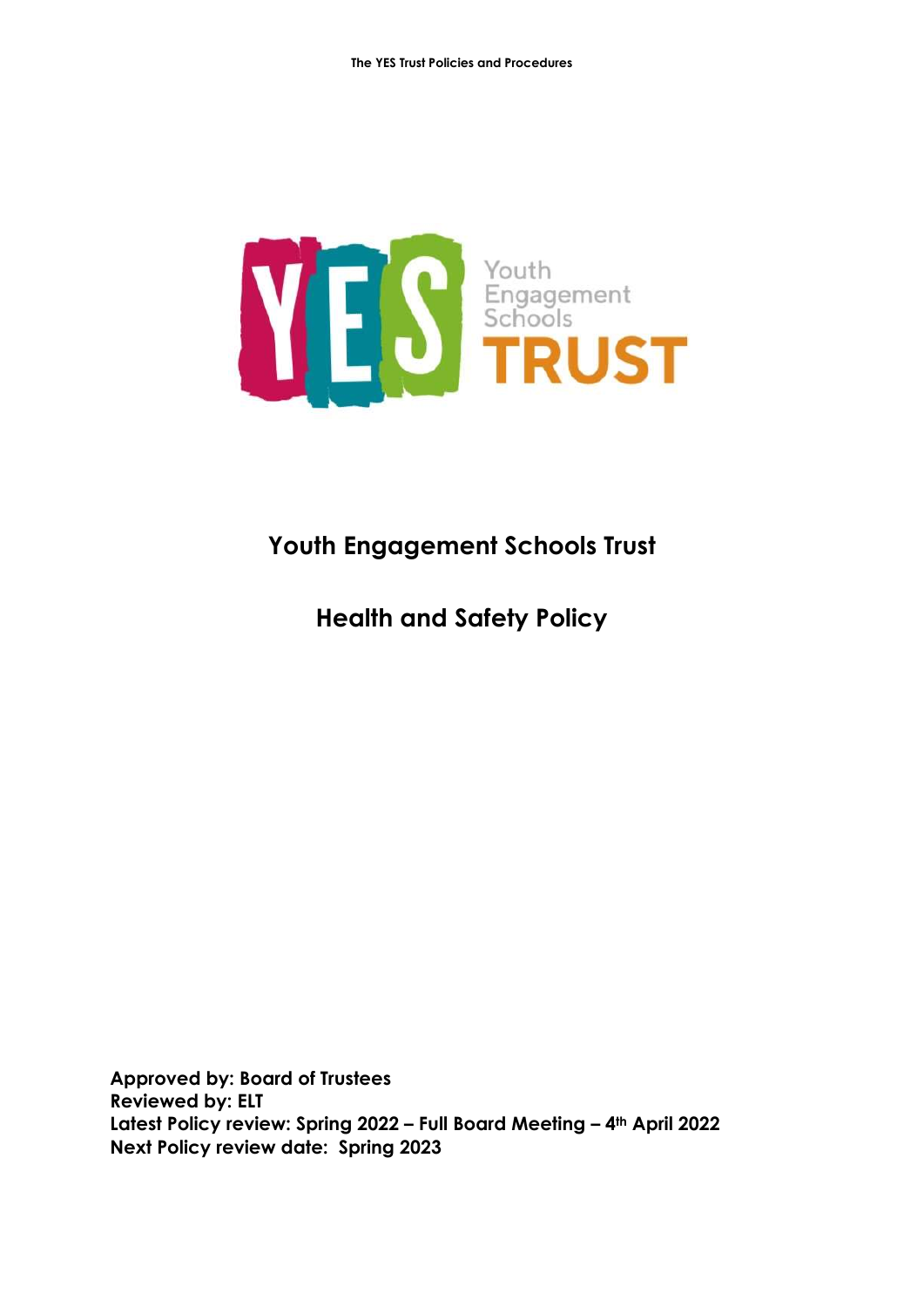#### **The Law**

Legislation such as 'The Management of Health and Safety at Work Regulations 1999' and 'The Health and Safety at Work etc. Act (1974)' are the primary laws which determine everyone's health and safety responsibility at work. These documents cover all our possible places of work (inc. office, home, travelling, events) and aim to minimise every hazard so that employees and the public are protected from dangers arising from work. If staff or the organisation neglects their duties, they could be committing a criminal offence and subject to fines or imprisonment via the Health & Safety (Offences) Act 2008.

#### **Health & Safety Responsibilities**

#### a] **Where central guidance has been issued.**

All staff are expected to be aware of advice issued by the Trust, and to work according to its recommendations. Health and Safety advice will be available on each Academy server and stored centrally in the school main office. This policy will be available on the Trust and Academy websites.

#### b] **Where no central guidance has been issued.**

Staffs are expected to make personal assessments of their activities to establish:

- i] The hazards the aspects that have the potential to cause harm.
- ii] The risks the likelihood that injury could occur.
- iii] The precautions appropriate to the level of the risk.

Procedures must be entered on to the annual Curriculum Area/Classroom risk assessment.

Such assessments should then be the subject of discussion with the staff's immediate line manager, and Academy Health and Safety Co-ordinator.

#### **Consultation**

All personnel have the opportunity for consultation through the following channels:

- a] Their immediate line manager
- b] Their trade union representative
- c] An Academy member of staff responsible for Health & Safety
- d] The Headteacher who has overall responsibility for Health & Safety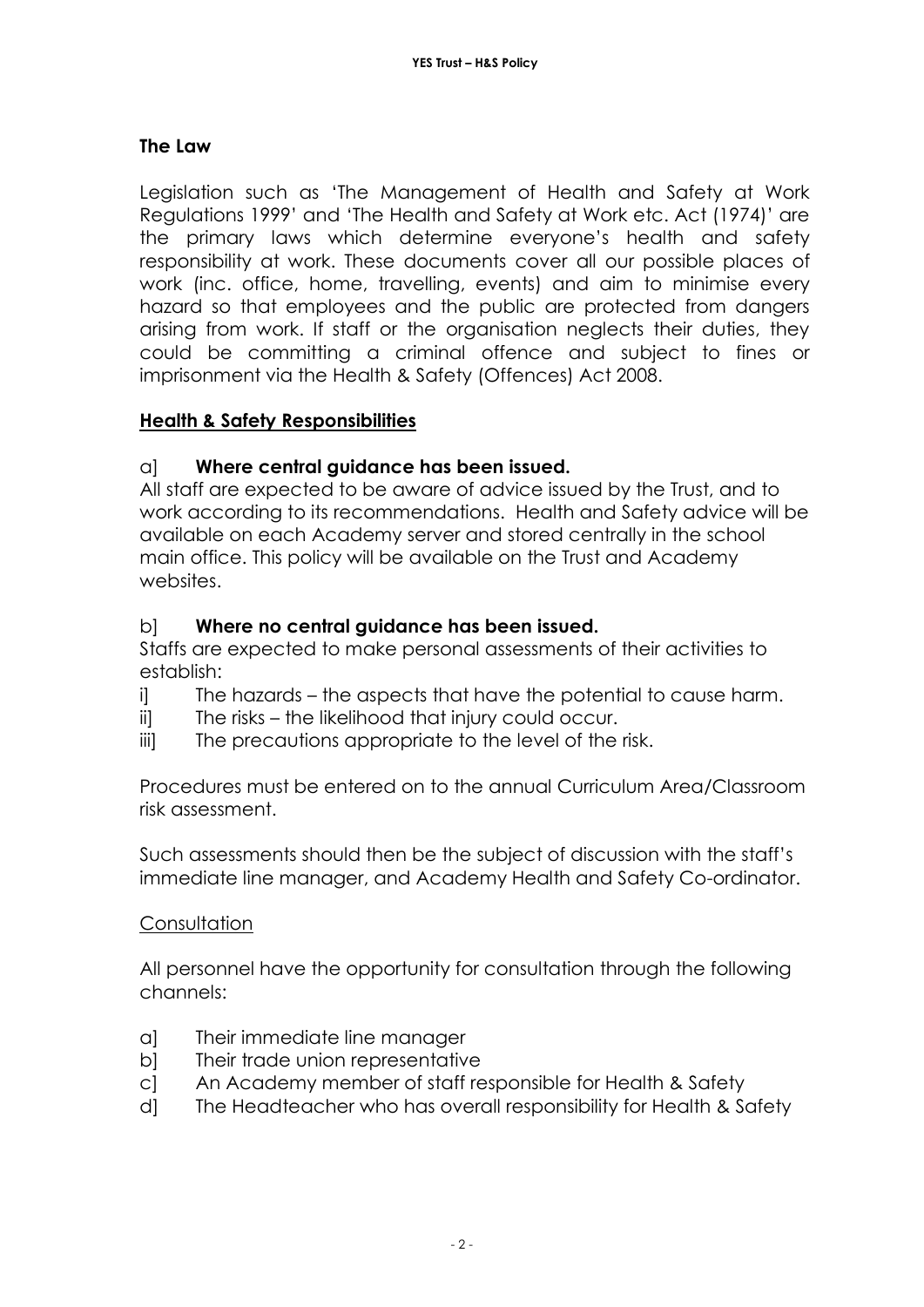#### Risk Assessments

Academies within the Trust will carry out Risk Assessments (RA) for the following, which must be reviewed annually, or when a significant change is made to the area/activity. These should be carried out by a competent person who is best placed to assess the risks involved. i.e. Maths Teacher should carry out the RA for their Classroom.

- Fire Risk Assessment (external RA carried out every 3 years as a minimum)
- Legionella Risk Assessment (external RA carried out every 3 years as a minimum)
- Asbestos Risk Assessment (external RA carried out every 3 years as a minimum) – Not required if there is evidence that there is no asbestos present on site
- Tree Survey and Risk Assessment
- Site Risk Assessments including Vehicular and Pedestrian movement, security, and maintenance of Vehicles
- Maintenance activities including manual handling, working at height and using power tools
- Classroom Risk Assessments
- Off-site / School Trip Risk Assessments
- Pupil Risk Assessments (positive handling)
- Individual Stress and Wellbeing Risk Assessments
- Return to Work Risk Assessments

The Trust central team will provide any support needed if staff or senior leaders are unsure as to what, or how, it is they should be assessing certain risks.

#### Hazardous Substances (COSHH)

All reasonable steps will be taken to ensure all exposure of staff to substances hazardous to health is prevented or at least controlled to within statutory limits.

Schools in the Trust will implement the following:

- maintain an inventory of all substances hazardous to health kept or present on site and retain copies of relevant hazard data sheets
- all operations which involve, or may involve, exposure to substances hazardous to health will be assessed and appropriate control measures will be taken if elimination or substitution of the substance is not possible
- assessments will be reviewed periodically or if changes to the operation or any hazardous substances used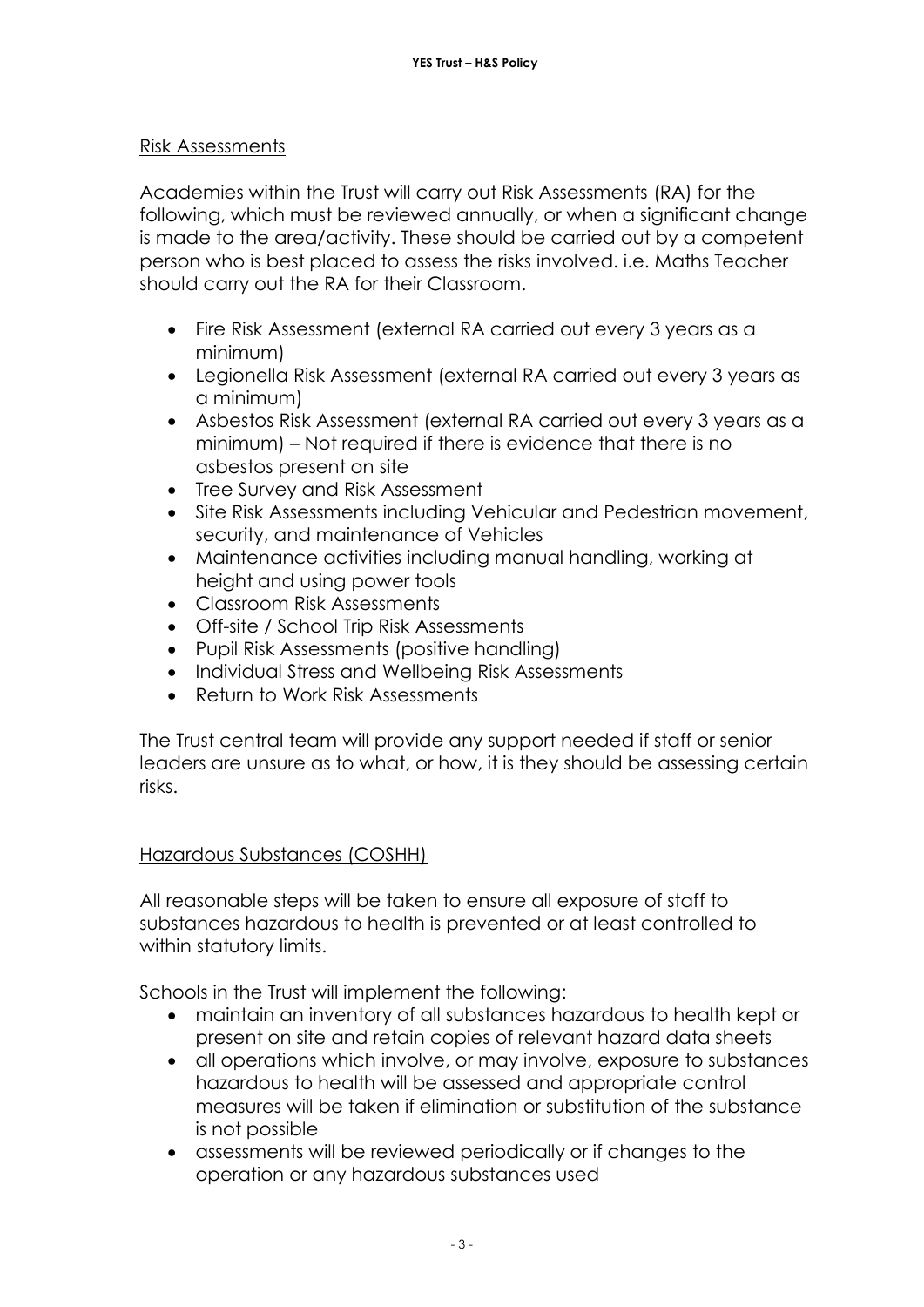- Refer all students and staffs to First Aid Policy and procedures in relation to hazardous substances
- In most cases, substances that come under the COSHH requirements, will be managed by a cleaning contractor and although the liability for this lies with them, the school site manager or Headteacher must be aware of all substances on site, and act accordingly.

#### Lone Working

The Trust will ensure, so far as is reasonably practicable, that staff and selfemployed contractors who are required to work alone or unsupervised for significant periods of time are protected from risks to their health and safety.

Academies will determine by risk assessment, those activities where work can actually be done safely by one unaccompanied person. This will include the identification of hazards from means of access and/or egress, equipment, goods, substances, environment and atmosphere, etc.

All staff working alone on site must request to do so from the Site Manager or a member of SLT, prior to being in the school building alone. Anyone working alone on site must also have a working mobile phone on them at all times and have emergency contact information for the Site Manager and Headteacher.

Staff should avoid being alone in Trust/School settings with a pupil. This should only be done in extenuating circumstances where a child's safety and welfare is of concern and no other staff are available to assist. In all instances of a staff member being alone with a pupil, a member of the senior leadership team must be aware, and if necessary a risk assessment completed (dynamic / verbal RA is acceptable at short notice / emergencies).

#### Manual Handling

To prevent injuries and long term ill-health from manual handling schools will ensure that operations which involve manual handling are eliminated, so far as is reasonably practicable. Where it is not practical schools will carry out an assessment to determine what control measures are required to reduce the risk to an acceptable level.

To implement this Academies will ensure that:

- manual handling assessments are carried out where relevant and records are kept
- staff are properly supervised
- adequate information and training is provided to persons carrying out manual handling activities including details of the approximate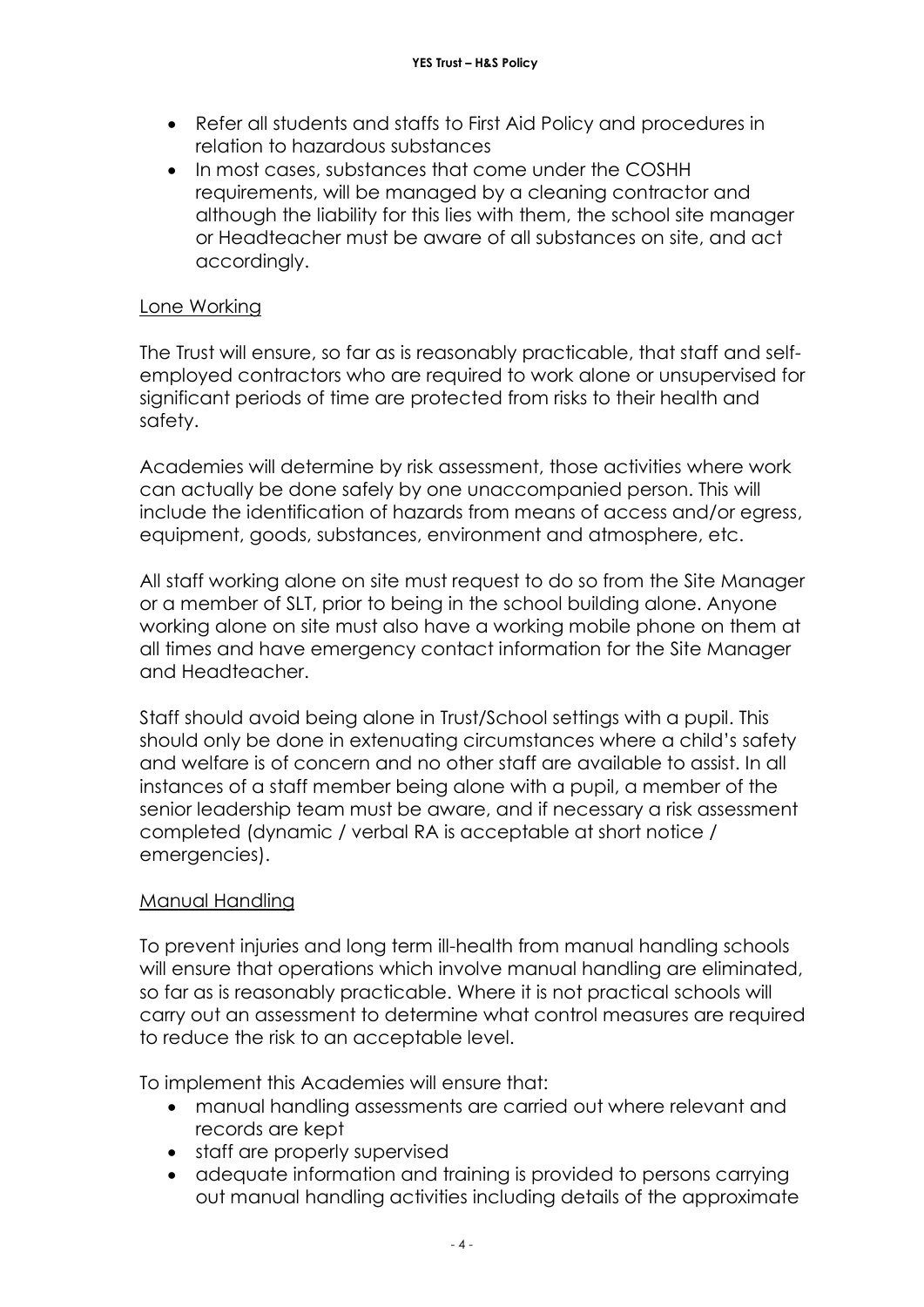weights of loads to be handled and objects with an uneven weight distribution

- any injuries or incidents relating to manual handling are investigated, with remedial action taken
- staff adhere to safe systems of work
- safety arrangements for manual handling operations are monitored and reviewed
- where relevant, staffs undertaking manual handling activities are suitably screened for reasons of health and safety, before doing the work
- special arrangements are made for individuals with health conditions which could be adversely affected by manual handling operations
- Reducing the risk of injury
- In considering the most appropriate controls, an ergonomic approach to designing the manual handling operation will optimise the health, safety and productivity associated with the task

Techniques of risk reduction will include:

- mechanical assistance
- redesigning the task
- reducing risk factors arising from the load
- improvements in the work environment
- staff selection

No staff will be required to lift any item that they do not feel confident of doing without risking personal injury.

#### Display Screen Equipment

All reasonable steps will be taken by the Trust to secure the health and safety of staffs who work with display screen equipment.

To achieve this objective schools will:

- require employees to carry out an assessment of their workstation
- implement necessary measures to remedy any risks found as a result of the assessment
- provide adequate information and training to persons working with display screen equipment
- endeavour to incorporate changes of task within the school day, to prevent intensive periods of on-screen activity
- review software to ensure that it is suitable for the task and is not unnecessarily complicated
- for staffs, arrange for the provision of free eye tests when requested, at regular intervals thereafter and where a visual problem is experienced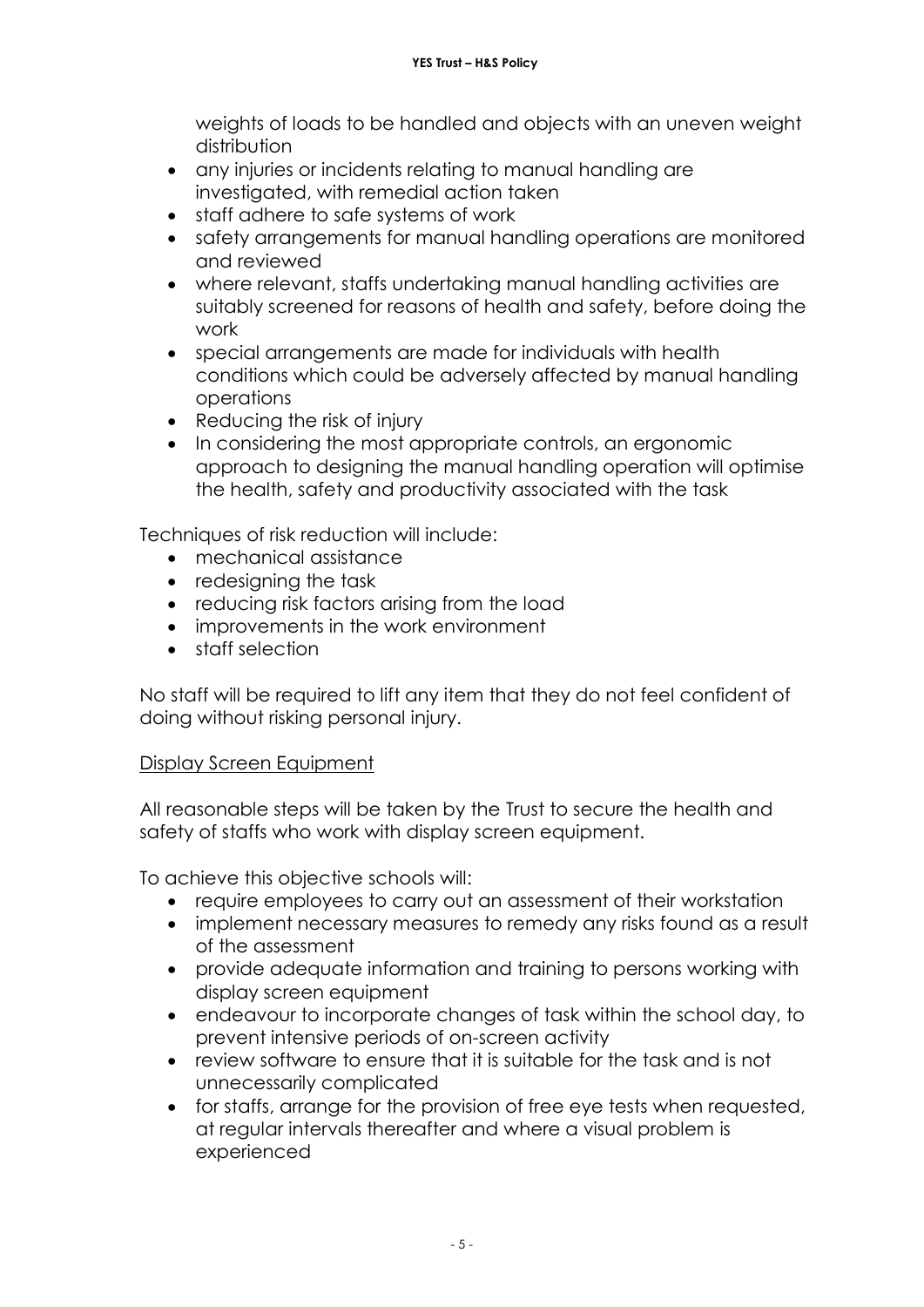- investigate any discomfort or ill-health believed to be associated with the use of display screen equipment and take appropriate remedial action
- make special arrangements for individuals with health conditions that could be adversely affected by operating with display screen equipment

#### **Driving**

Driving is an integral part to some roles within the Trust's schools and as such requires driving on school business. Driving has inherent risks associated with it which drivers should be made aware of.

The Trust is committed to reducing the risks its staff face or create when driving at work and therefore will:

- ensure risk assessments are completed and that journeys are planned
- not put unreasonable time constraints on drivers Maximum 2 hours without a break
- ensure those driving for business are competent (and where required, authorised) and fit to do so
- provide any additional training that may be deemed necessary to reduce driving related occupational risks

All staff driving for the purposes of the business must have a full valid driving licence with no more than 6 penalty points. Staff must provide the relevant Academy office with a copy of their licence and will be asked to carry out an annual DVLA licence check. A record of checks will be maintained by the Academy office.

#### **Accident Reporting**

The safety of our children is paramount and we will take every measure we can to protect pupils from hurting themselves. However sometimes accidents do happen and we follow the following procedures when dealing with such a situation:

- We comfort the child and reassure them
- We assess the extent of their injuries and if necessary call for medical support/ambulance
- We carry out any first aid procedures that are necessary and that we have been trained to do
- Once the child is more settled contact the parent/carer as soon as possible to inform them of the accident and if necessary to ask them to return to care for their child/ meet us at the hospital if the situation requires it. In the vast majority of incidents however, this will not be necessary.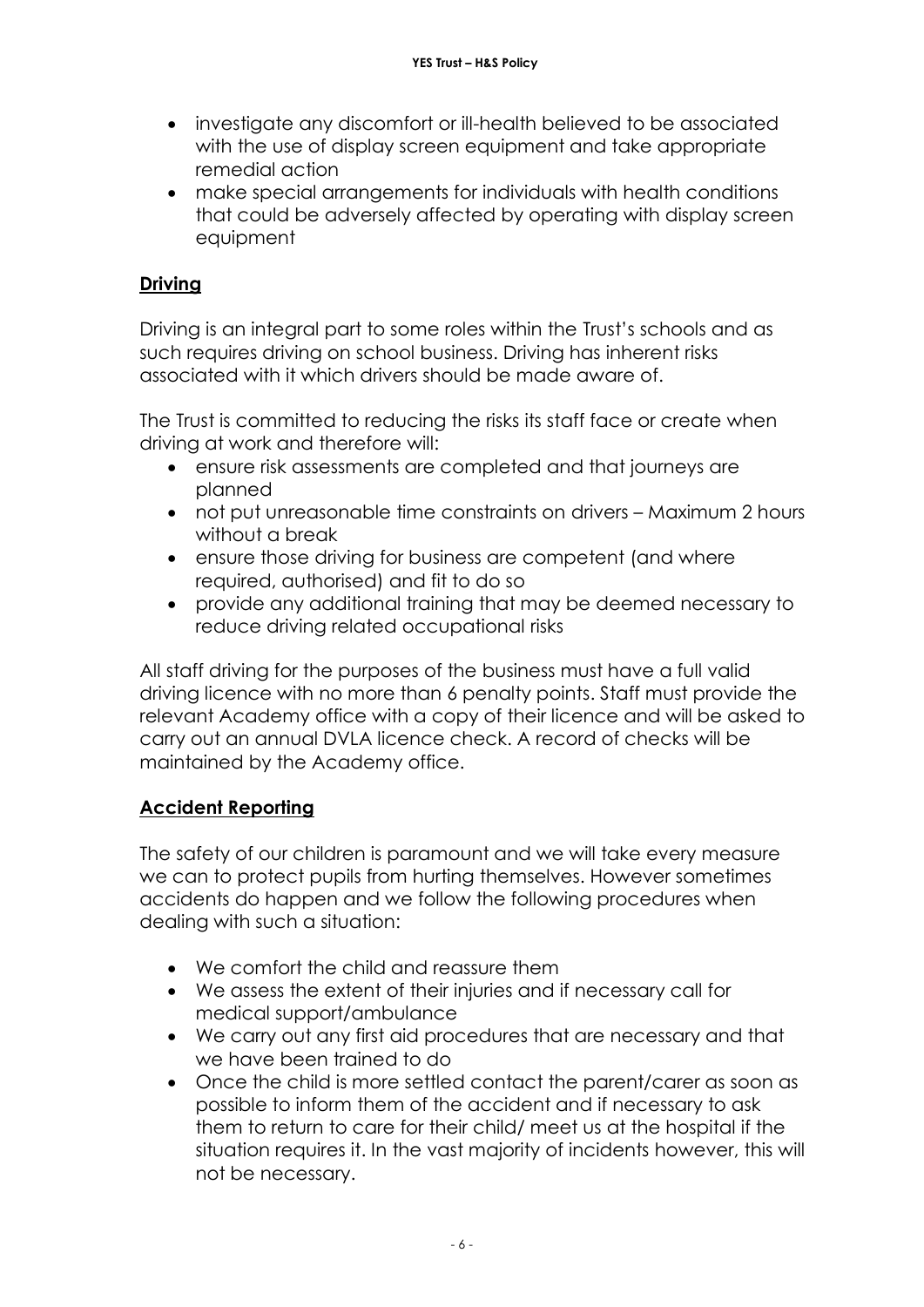- Minor bumps and injuries may be notified to parents and carers by means of a note sent home with the child at the end of the day.
- When a child bumps their head we always notify parents and carers. For very minor bumps this may be in the form of a standard letter sent home with the child at the end of the day.

**ALL** accidents and assaults should be reported **by the person who discovers the incident**, but the level of detail recorded depends upon the severity of the incident. In all cases an incident report form should be completed and passed to the Headteacher. Additionally, a **First Aid/Accident Form** should be completed.

**The First Aid/Accident Form** can be found on the staff shared drive. An **Accident Report MUST** be completed in every case especially when:

- A person is sent home early as the result of an accident.
- A person requires First Aid attention as the result of an accident or illness.
- A person is taken to hospital as the result of an accident or illness.
- A person takes time off work or school.

On completion this form should be shared with the Headteacher, or Health and Safety Rep who will be responsible for forwarding it to the appropriate person, where applicable and dependent upon the severity of the accident.

After every accident, however minor we:

- complete the first aid/accident form
- ensure the Headteacher / senior leaders are aware
- If necessary, report the incident to the home school or HSE:

More serious accidents are reported to the Local Authority and the Health and Safety Executive under 'RIDDOR' regulations (see RIDDOR guidance for schools below). The telephone number for reporting incidents is: 0845 300 9923.

Alternatively reporting can be done online at:

• https://extranet.hse.gov.uk/lfserver/external/F2508IE for injuries

• https://extranet.hse.gov.uk/lfserver/external/F2508DOE for dangerous occurrences

• https://extranet.hse.gov.uk/lfserver/external/F2508AE for reportable diseases

#### What must be reported?

#### **Deaths and injuries**

• If someone has died or has been injured because of a work-related / school accident this may have to be reported.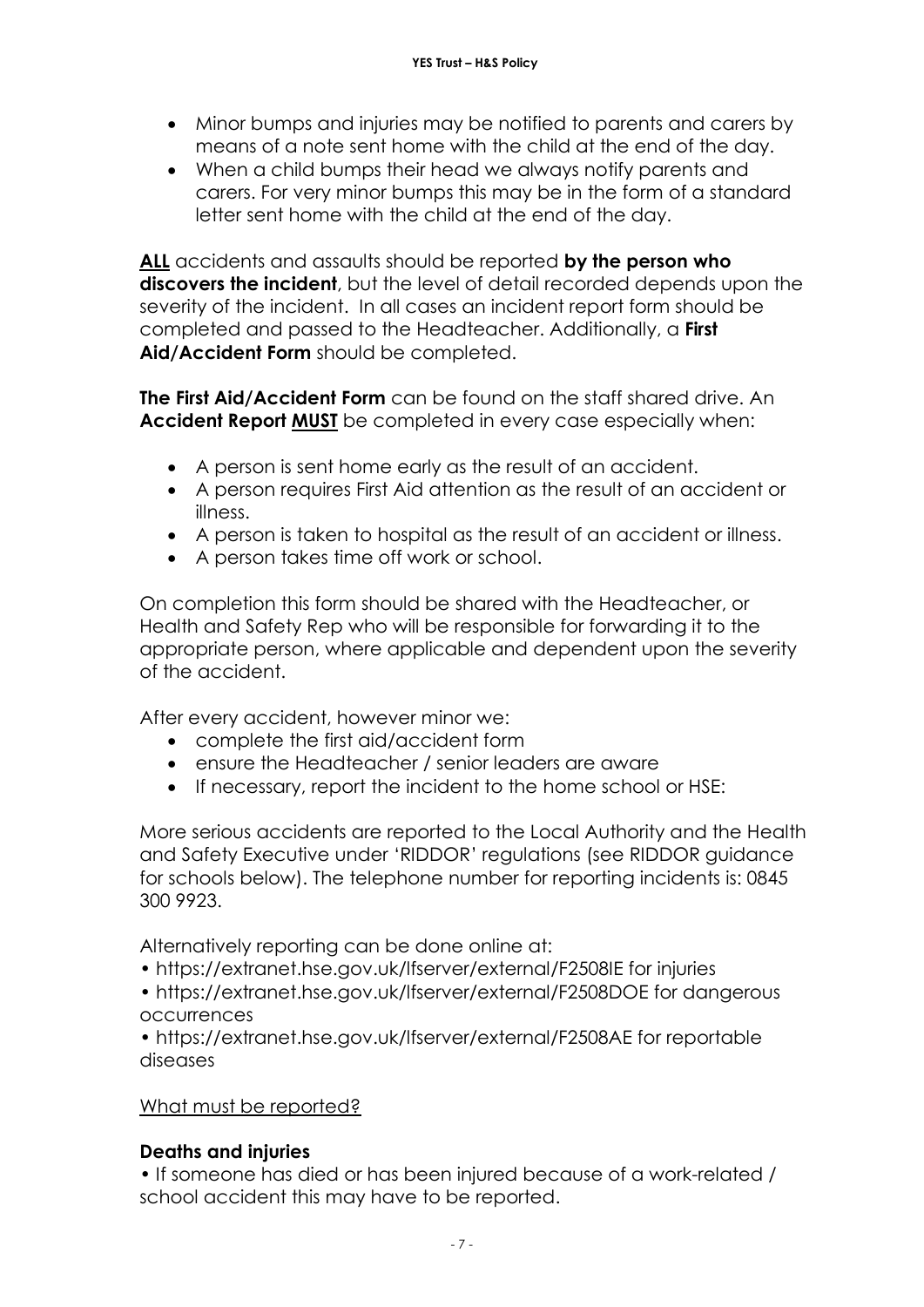#### **Work / school-related accidents**

• The accident that caused the death or injury must be connected to the work activity; http://www.hse.gov.uk/riddor/do-i-need-to-report.htm provides further evidence.

#### **Types of reportable injury**

- Deaths
- Major injuries
- Over-three-day injuries

#### **People not at work**

• Where a member of the public or person who is not at work has died, or

• Injuries to members of the public or people not at work where they are taken from the scene of an accident to hospital for treatment.

#### **Reportable major injuries are:**

- fracture, other than to fingers, thumbs and toes;
- amputation;
- dislocation of the shoulder, hip, knee or spine;
- loss of sight (temporary or permanent);
- chemical or hot metal burn to the eye or any penetrating injury to the eye;

• injury resulting from an electric shock or electrical burn leading to unconsciousness, or requiring resuscitation or admittance to hospital for more than 24 hours;

• any other injury leading to hypothermia, heat-induced illness or unconsciousness, or requiring resuscitation, or requiring admittance to hospital for more than 24 hours;

• unconsciousness caused by asphyxia or exposure to a harmful substance or biological agent;

• acute illness requiring medical treatment, or loss of consciousness arising from absorption of any substance by inhalation, ingestion or through the skin;

• acute illness requiring medical treatment where there is reason to believe that this resulted from exposure to a biological agent or its toxins or infected material.

### **Over 3 day injuries**

This is where an employee or self-employed person is away from work or unable to perform their normal work duties for more than three consecutive days (not counting the day of the accident).

• Occupational diseases

• Employers and the self-employed must report listed occupational diseases: http://www.legislation.gov.uk/uksi/1995/3163/schedule/3/made when they receive a written diagnosis from a doctor that they or their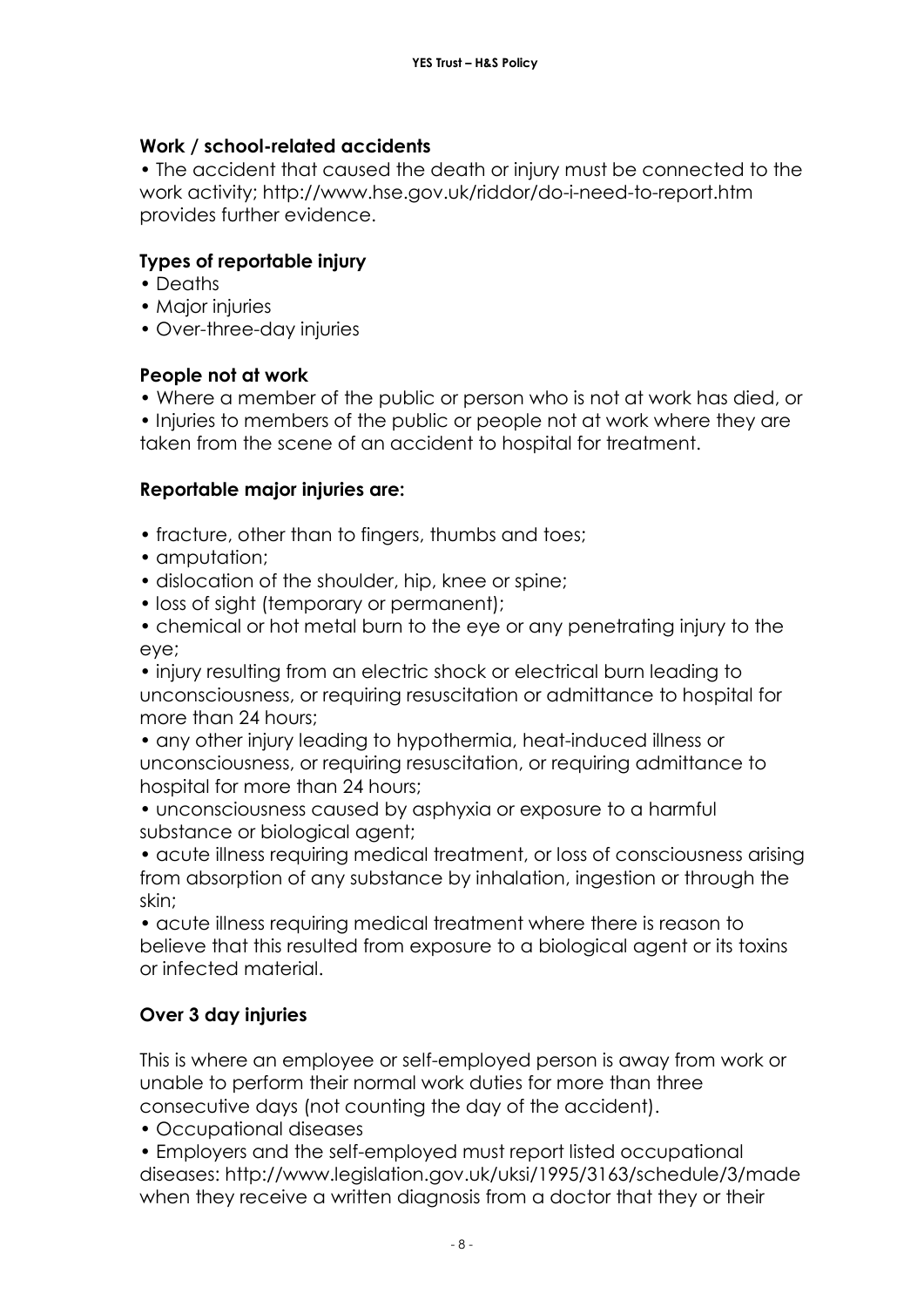employee is suffering from these conditions and the sufferer has been doing the work activities listed.

#### **Dangerous occurrences**

Dangerous occurrences are certain listed near-miss events. Not every near-miss event must be reported. Here is a list of those that are reportable:

• collapse, overturning or failure of load-bearing parts of lifts and lifting equipment;

• explosion, collapse or bursting of any closed vessel or associated pipe work;

- failure of any freight container in any of its load-bearing parts;
- plant or equipment coming into contact with overhead power lines;
- electrical short circuit or overload causing fire or explosion;

• any unintentional explosion, misfire, failure of demolition to cause the intended collapse, projection of material beyond a site boundary, injury caused by an explosion;

• accidental release of a biological agent likely to cause severe human illness;

• failure of industrial radiography or irradiation equipment to de-energise or return to its safe position after the intended exposure period;

• malfunction of breathing apparatus while in use or during testing immediately before use;

failure or endangering of diving equipment, the trapping of a diver, an explosion near a diver, or an uncontrolled ascent;

• collapse or partial collapse of a scaffold over five metres high, or erected near water where there could be a risk of drowning after a fall;

- unintended collision of a train with any vehicle;
- dangerous occurrence at a well (other than a water well);
- dangerous occurrence at a pipeline;

• failure of any load-bearing fairground equipment, or derailment or unintended collision of cars or trains;

• a road tanker carrying a dangerous substance overturns, suffers serious damage, catches fire or the substance is released;

• a dangerous substance being conveyed by road is involved in a fire or released.

• The following dangerous occurrences are reportable except in relation to offshore workplaces:

- unintended collapse of:
- any building or structure under construction, alteration or demolition where over five tonnes of material falls;
- a wall or floor in a place of work;
- any false work;
- explosion or fire causing suspension of normal work for over 24 hours;
- sudden, uncontrolled release in a building of:
- 100 kg or more of flammable liquid;
- 10 kg of flammable liquid above its boiling point;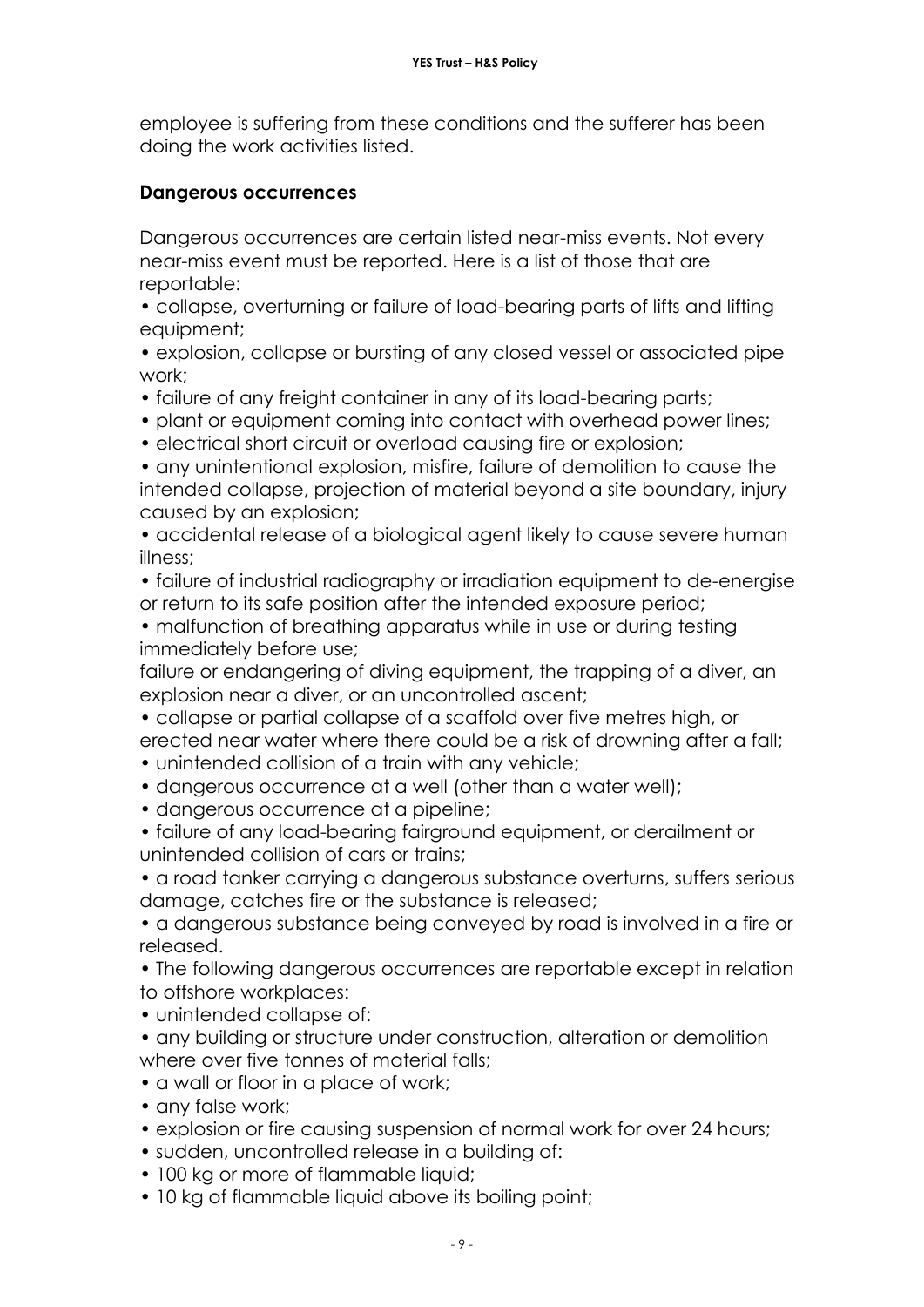- 10 kg or more of flammable gas; or
- of 500 kg of these substances if the release is in the open air;
- accidental release of any substance which may damage health.

#### **RIDDOR guidance for schools**

Reporting injuries to school pupils and college students. What category should I use on the F2508 form under "Injured Person's Employment Status"? Students and pupils are not at work and therefore are regarded as members of the public (MOPs) for this part of the form. The exception is where a student / pupil, including children, are on a recognised training scheme or work experience. Under health and safety law they are regarded as employees. In these circumstances the employer or person in control of the work premises where the pupil or student was doing the training should report the injury as if they were one of their employees.

#### **Are accidents to pupils sustained in PE lessons reportable under RIDDOR?**

Yes, but only if the pupil is killed or taken to hospital for treatment of the injury and the accident arose out of or was connected to the school's or college's work. For example, the accident arose because of poor organisation or supervision arrangements, the equipment or the condition of the premises, e.g. a potholed tarmac surface.

#### **Are sporting injuries reportable?**

No, if the injury arose out of the normal participation of the activity. Injuries should be reported if they were due to defective equipment or failings in the organisation and management of an event.

#### **What if the pupil is taken to hospital as a precaution but the examination shows no injury?**

No. RIDDOR only requires injuries to be reported, if the medical advice is that the pupil was not injured in any way then there is no need to report this.

#### **Do I need to know what treatment was given by the hospital before I report an injury to a pupil?**

There is no requirement to check that treatment is actually administered by the hospital. If the school is later told that the hospital could find no injury, not even a minor cut or abrasion, then you do not have to make a report as the law only requires you report injuries in these circumstances. The key thing to remember when determining whether to report an incident to a pupil or other people who are not at work is if the accident that resulted in the death or injury that must be reported, arose out of or was connected with the work activity.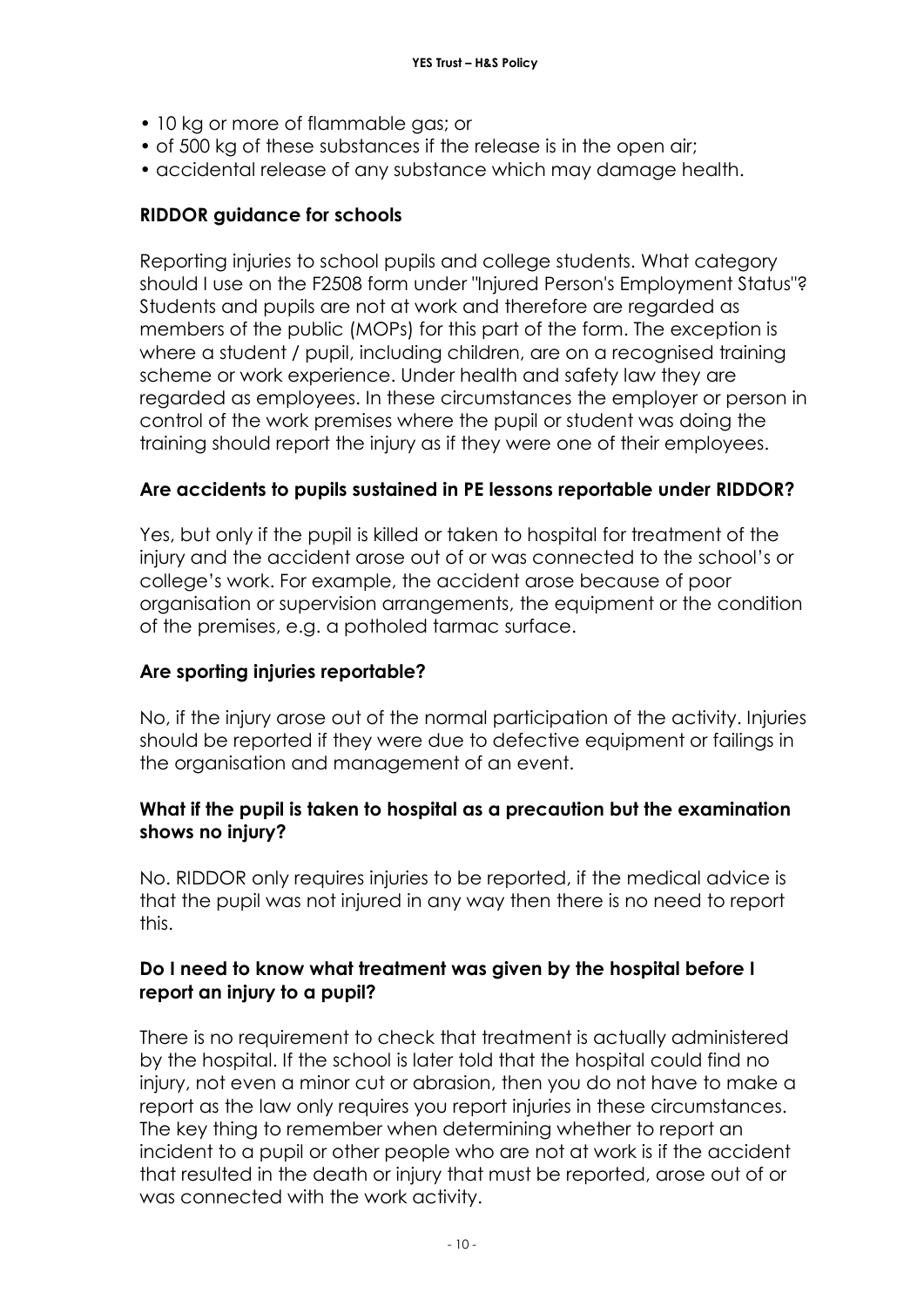#### **Some of our pupils have been hurt in a road traffic accident on the way to school in the school bus. Should I report their injuries?**

No. Deaths and injuries that result from the movement of a vehicle on a road do not have to be reported (see above section on road traffic accidents).

#### **A pupil has been injured while on a school trip abroad. Should I report this to HSE?**

No. HSE does not have jurisdiction when the pupil is outside the country so RIDDOR does not apply. A report may have to be made to another appropriate authority though. (For example the school may need to report the incident to other bodies such as the local safeguarding committee).

#### **Roles and Responsibilities**

#### Board of Trustees

The Board of Trustees will decide on matters relating to Health and Safety, bearing in mind external advice and support, accepted standards and the identified key risks in all curriculum areas. The Board of Trustees has a legal duty of care towards protecting the health and safety of its staff, students and others who may be affected by the Trust's activities, and that managing health and safety is a business critical function. The Board is responsible for approving the Trust's Health and Safety Policy.

#### Chief Executive Officer

The CEO is ultimately responsible for the health and safety of all staff and students at the Trust's academies. However, the day to day management of these responsibilities is delegated to the Headteachers within each of the Trust's Academies. The CEO ensures that Headteachers are carrying out their responsibilities in regards to Health and Safety and keeping users of their site and buildings safe.

#### Director of Business

Along with the CEO, the Director of Business is responsible for ensuring the Trust's policy on Health and Safety is being implemented in its establishments, and for working with Site Managers / Duty Holders to ensure adequate risk assessments have been carried out, in addition to supporting and commissioning FM (Facilities Management) across the Trust. The Director of Business is also responsible for contract management of externally commissioned FM services across the Trust to ensure statutory compliance across the Trust's estate. The Director of Business will also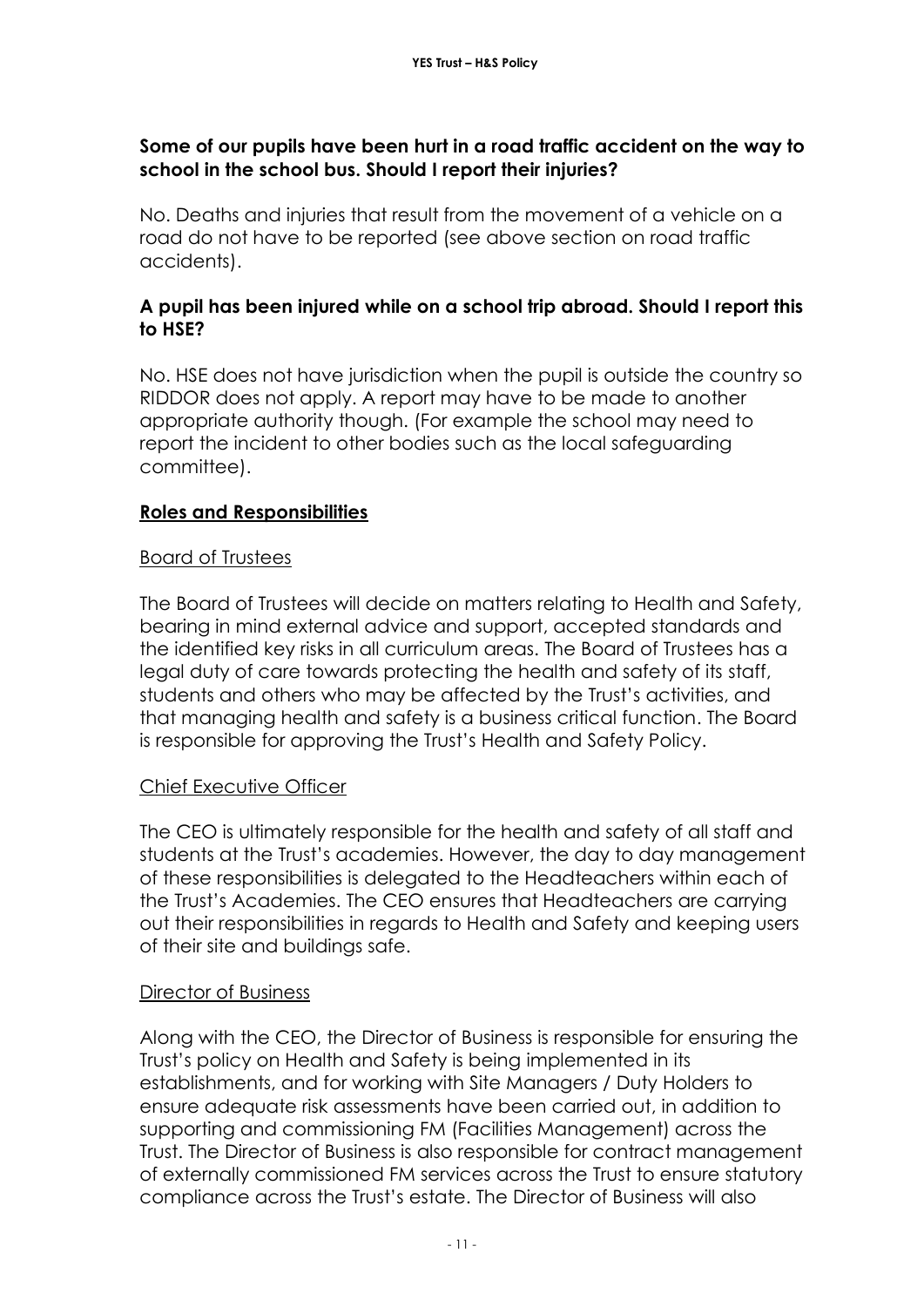report Health and Safety KPI's to the Trust Board and the Finance, HR and Premises Committee on a termly basis; This includes but isn't limited to statutory compliance, training, accident reports, and fire drills carried our across the organisation.

#### **Headteachers**

Headteachers are responsible for the safety and well-being of all staff, pupils and other establishment users, for ensuring guidance and advice reaches all personnel and for reviewing annually Health and Safety in curriculum and school and ensuring that the Trust's Health and Safety Policy is fully implemented in their school. The Headteacher must ensure that outside contractors are made aware of and must fulfil Health and Safety Regulations and give consideration to the safety needs of all site visitors/users. Headteachers are regarded as the 'Duty Holder' for their site and cannot delegate this responsibility.

#### Curriculum Managers and Responsibility Holders

Curriculum Managers and Responsibility Holders, bearing in mind external advice and support, must establish a list of key risks for their area of responsibility, carry out risk assessments, ensure that precautions to counter the risks are understood and followed by all who operate within their area of responsibility. New staff must receive adequate briefing and feedback on what is required of them. Risk assessments with regards to the building must be reviewed annually and copies passed to the Health & Safety Co-ordinator/Site Manager and Headteacher.

#### All Staff

All staff, irrespective of seniority, have a responsibility to take care of themselves and those affected by their activities. They must adopt and maintain standards designed to promote safety, health and well being in their areas, using equipment and working methods approved by their immediate line manager.

#### **Contractors**

When working on our premises it is considered that contractors are joint occupiers for that period and therefore we have both joint liabilities in "common areas". In order to meet our legal obligations with regard to contractors we will ensure that prior to engaging any contractor they are competent and that any works are carried out safely. The following factors will be considered as part of our procedures for vetting contractors:

• sight of the contractor's own safety policy, risk assessments, method statements, permits to work, etc as applicable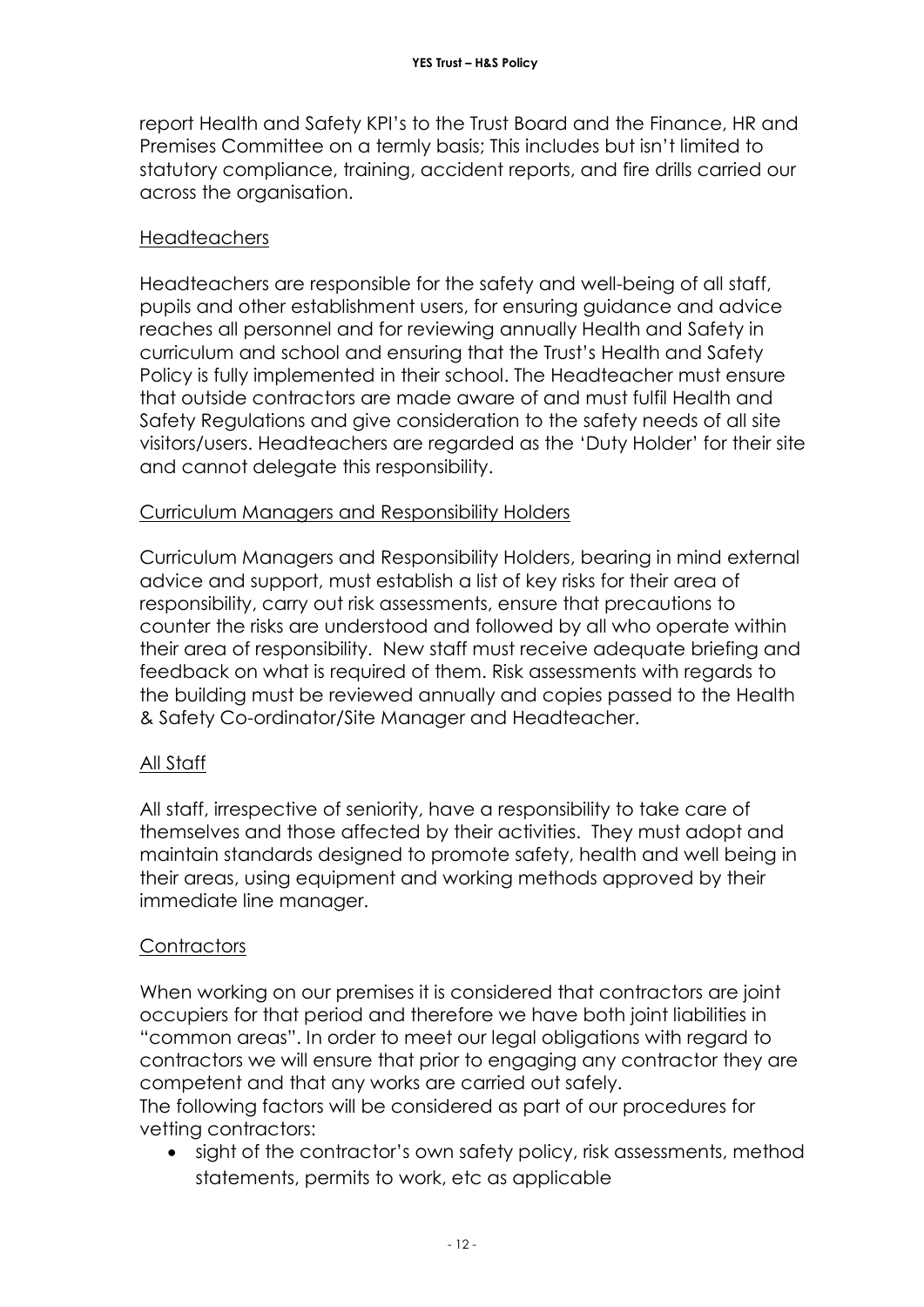- clarification of the responsibility for provision of first aid and fire extinguishing equipment
- details of articles and hazardous substances intended to be brought to site, including any arrangements for safe transportation, handling, use, storage and disposal
- details of plant and equipment to be brought onto site, including arrangements for storage, use, maintenance and inspection
- clarification for supervision and regular communication during work including arrangements for reporting problems or stopping work in cases where there is a serious risk of personal injury
- confirmation that all workers are suitably qualified and competent for the work (including a requirement for sight of evidence where relevant)
- evidence showing that appropriate Employers and Public Liability Insurance is in place

Similarly we have a parallel duty to the contractor and must ensure that the contractor is not put at risk by our own activities for the duration of the contract.

We will stop contractors working immediately if their work appears unsafe.

#### Disabled Persons

The Trust will give full and proper consideration to the needs of disabled staffs, service users and visitors.

To achieve this, the Trust will:

- treat all disabled persons with respect and dignity, both in the provision of a safe working environment and in equal access to the organisation's facilities
- ensure that risk assessments are undertaken of the special needs of the disabled and carry out reasonable adjustments to the premises and/or employment arrangements
- encourage students/staffs with special needs to suggest any premises or task improvements to the Principal
- discipline any staffs found treating their disabled students/colleagues with less than the expected standards of respect and dignity
- in an emergency evacuation, ensure suitable plans are in place which will assist disabled people to leave the premises swiftly

**Conclusion**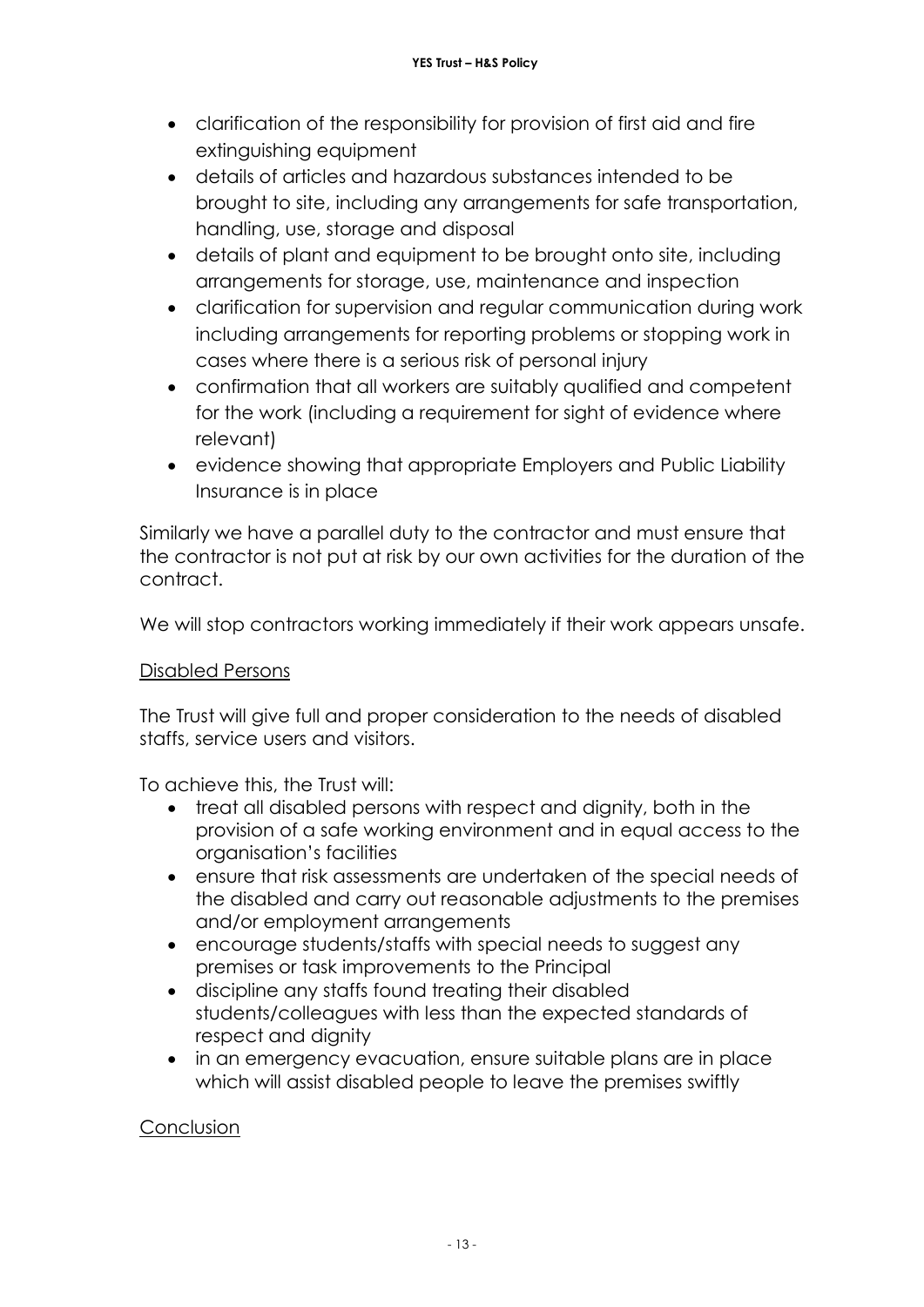The Youth Engagement Schools Trust and its Trustees acknowledges its responsibility for the safety, health and wellbeing of staff and users of its services. However, this can only be achieved if everyone co-operates.

Responsibilities for safety, health and well being should be seen as part of the everyday work of staff at all levels, with students also playing their part.

Each staff member, regardless of seniority, should check with their immediate line manager that they have a mutual understanding of the standards to be set and their respective responsibilities in achieving them.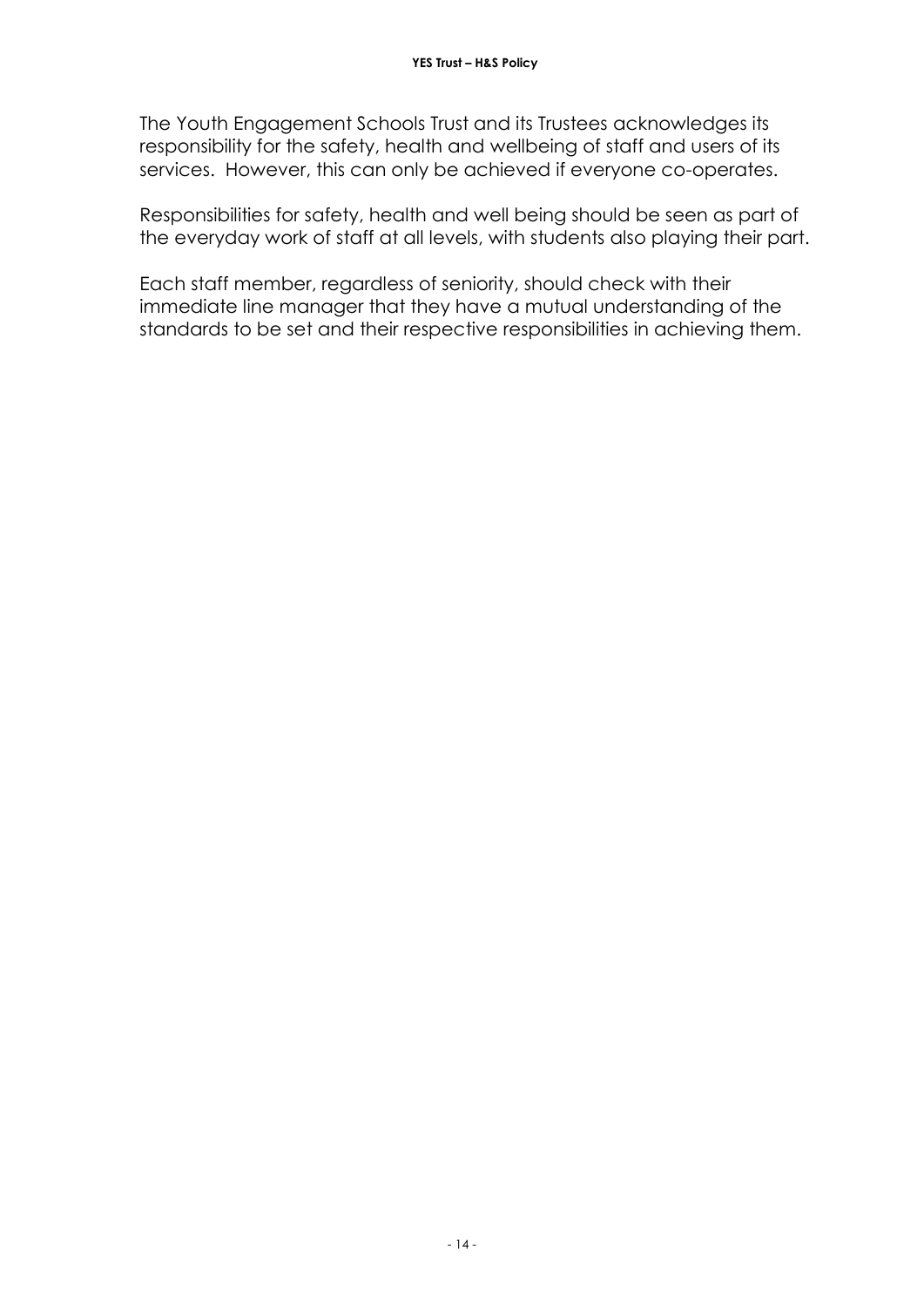#### **FIRE & EMERGENCY EVACUATION PROCEDURE**

The 1997 Fire Precautions (Workplace) Regulations (amended 1999) puts the onus of responsibility on employers to ensure a fire safety plan and precautions are in place. Failure to do so could lead to prosecution. This has been further extended by the Regulatory Reform (Fire Safety) Order 2005 which requires fire risk assessments for all areas in places of work and a nominated competent person to oversee all.

#### **Emergency evacuation routes are displayed on the ground and first floors and exits are clearly marked.**

#### **GENERAL POINTS**

When the alarm goes **YOU MUST MOVE IMMEDIATELY** and leave the building by the **APPROVED ROUTE** (the Fire Escape Route Map highlighting your nearest exit is laminated and displayed in strategic, key areas of The Academy).

**IT IS VERY IMPORTANT TO KEEP STUDENTS MOVING QUICKLY AND QUIETLY** during their exit from the building (once you have exited the building **under no circumstances** must you re-enter the building even if this is the quickest route to the assembly area). The building will then be checked by the following staff *(Academies to amend as necessary)*:

Headteacher – Divide the building up into segments Deputy Headteacher - Divide the building up into segments Site Officer / Manager

In the case of fire [or similar emergency], in addition to ringing the fire alarm, would the member of staff discovering it please telephone the school office **IMMEDIATELY** giving the precise location of the danger. If there is a fire the Fire Brigade will be called **immediately** (the School Office acts as the critical incident centre and will dial 999). The decision to call in the Fire Brigade will be taken by the Principal or, in his absence, the Vice Principal in charge.

#### **Staff should know the escape route from all rooms in which they teach, and direct the students.**

Staff should be aware that in a fire an escape route may be blocked and, therefore, be aware of alternative routes. It is, therefore, essential that students leave classrooms quietly so that they can hear staff instructions if a route needed to be changed.

#### **ASSEMBLY POINT**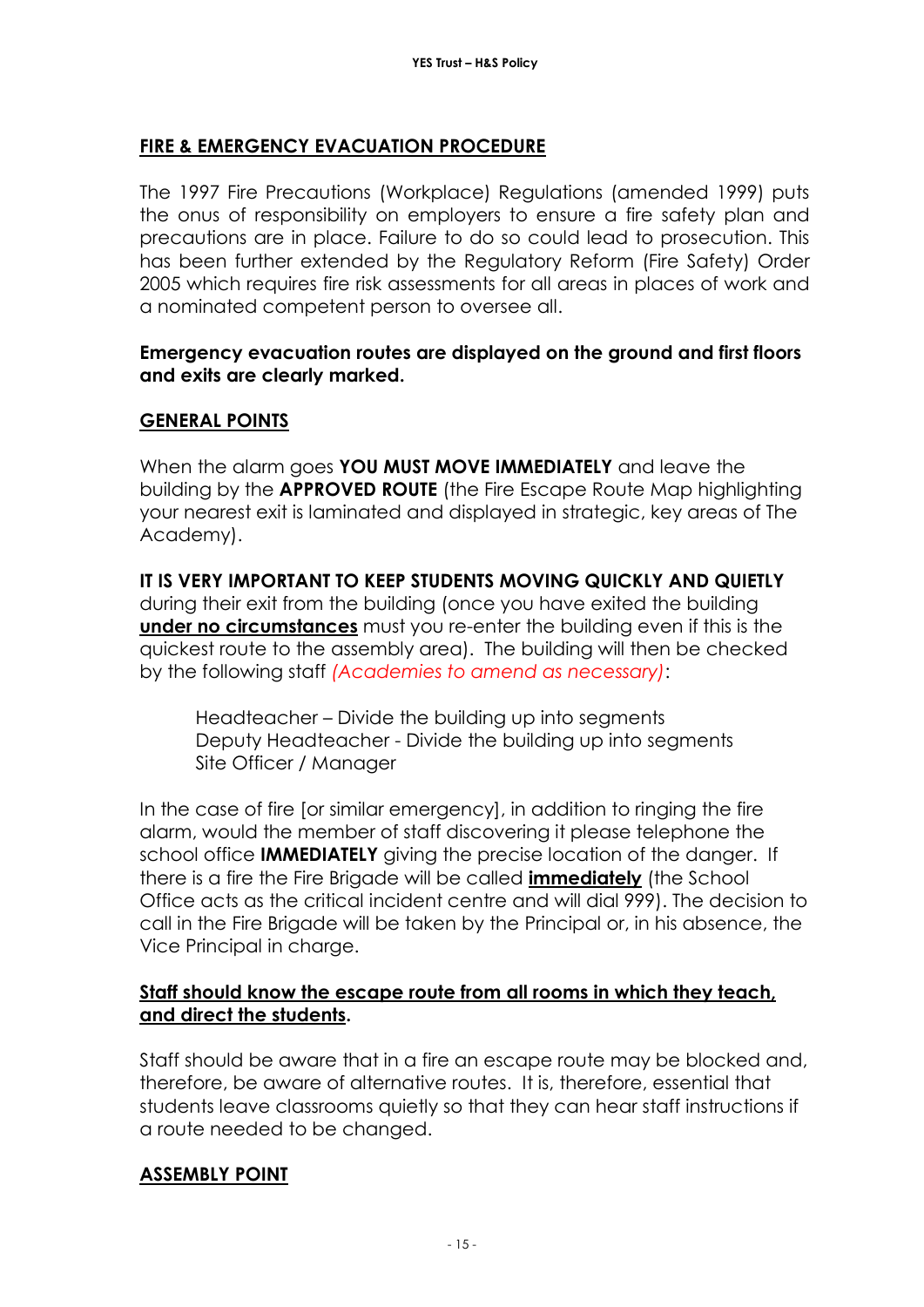The Fire Wardens are to be responsible for ensuring that the registers, visitor book and any checklists are taken outside to assembly area, and that the building has been fully evacuated.

Once building is established, clear instructions for assembly points must be placed here!

#### **PROCEDURE FOR CHECKING CLASSES**

**Registers** will be collected by member of the admin team and the Headteacher / SLT will be informed of any missing people.

Assessments will be made on the missing people and the Headteacher will make a decision to either search building or inform emergency services present.

#### **EVACUATION PROCEDURES**

#### **ASSEMBLY POINT**

Once building is established, clear instructions for routes to assembly points from all areas of the school must be placed here.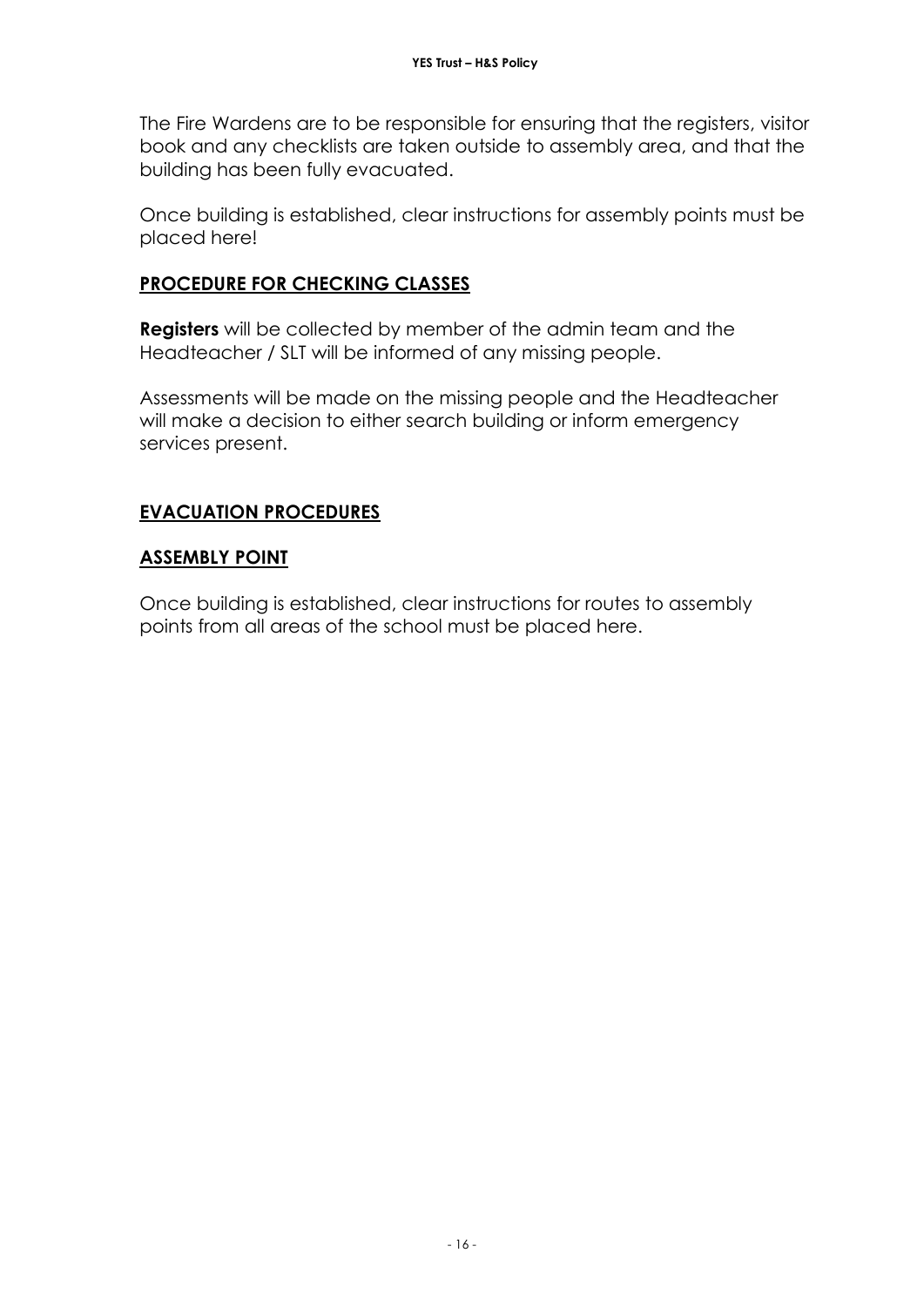#### **EVACUATION NOTICE**

#### **ANY PERSON DISCOVERING A FIRE WILL:**

#### **Operate the nearest fire alarm**

ON HEARING THE FIRE SIGNAL

| When in class | THE ORDER TO CLEAR WILL BE GIVEN   |
|---------------|------------------------------------|
|               | BY YOUR TEACHER, WHO WILL INDICATE |
|               | THE ROUTE TO BE FOLLOWED.          |

- **When not in class** FORM SINGLE FILE AND MOVE BY THE CORRECT FIRE ROUTE TO ASSEMBLY AREA
- **At all times ACT QUIETLY** DO NOT RUN DO NOT STOP TO COLLECT YOUR PERSONAL BELONGINGS

DO NOT RE-ENTER THE BUILDING UNTIL TOLD TO DO SO

ASSEMBLE IN FORM GROUPS IN THE ASSEMBLY AREA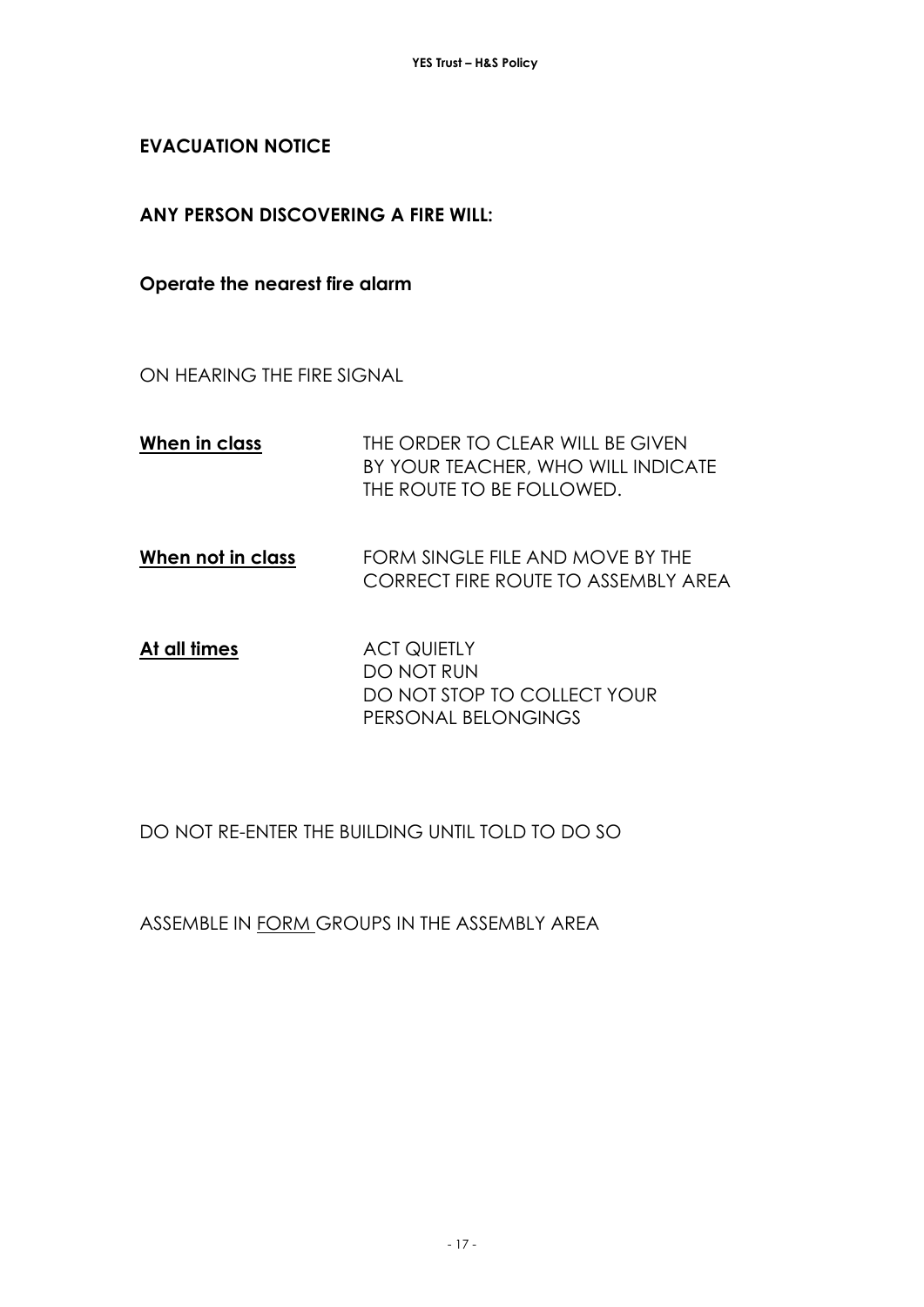#### **PROCEDURE TO BE FOLLOWED IN THE EVENT OF AN ACCIDENT**

Try to commit these instructions to memory. You are expected to act in the spirit of the instructions and with informed common sense.

If there is an accident your duties are as follows:

- Assist any casualties
- Take appropriate steps to control the emergency
- Avoid becoming a casualty yourself
- Fill in an Accident Report Form as soon as possible after the accident.

#### **Remember: The most important consideration at all times is human safety (Yours as well as the pupils)**

#### **IN THE EVENT OF AN ACCIDENT:**

- 1. Assume control of the situation
- 2. Make an appraisal of the accident the nature and extent of the accident will affect how you deal with it
- 3. Deal with the situation in one of the following ways:

**MINOR Accidents** (eg: slight cuts, burns, etc., and the casualty is mobile)

Control the hazard

(eg: move other pupils away, switch off equipment, etc.)

Give temporary assistance/first aid and if necessary refer the student to the Office. Fill in an **Accident Report Form** (as a precaution against later claims). Blank forms are kept by First Aiders in First Aid Bags and in School **Office** 

#### **If you decide to refer the casualty:**

Send another student with the casualty and give the School Office brief details of the nature of the accident (**by note or telephone)**

The Office will then contact a first aider who will check that sufficient action has been taken.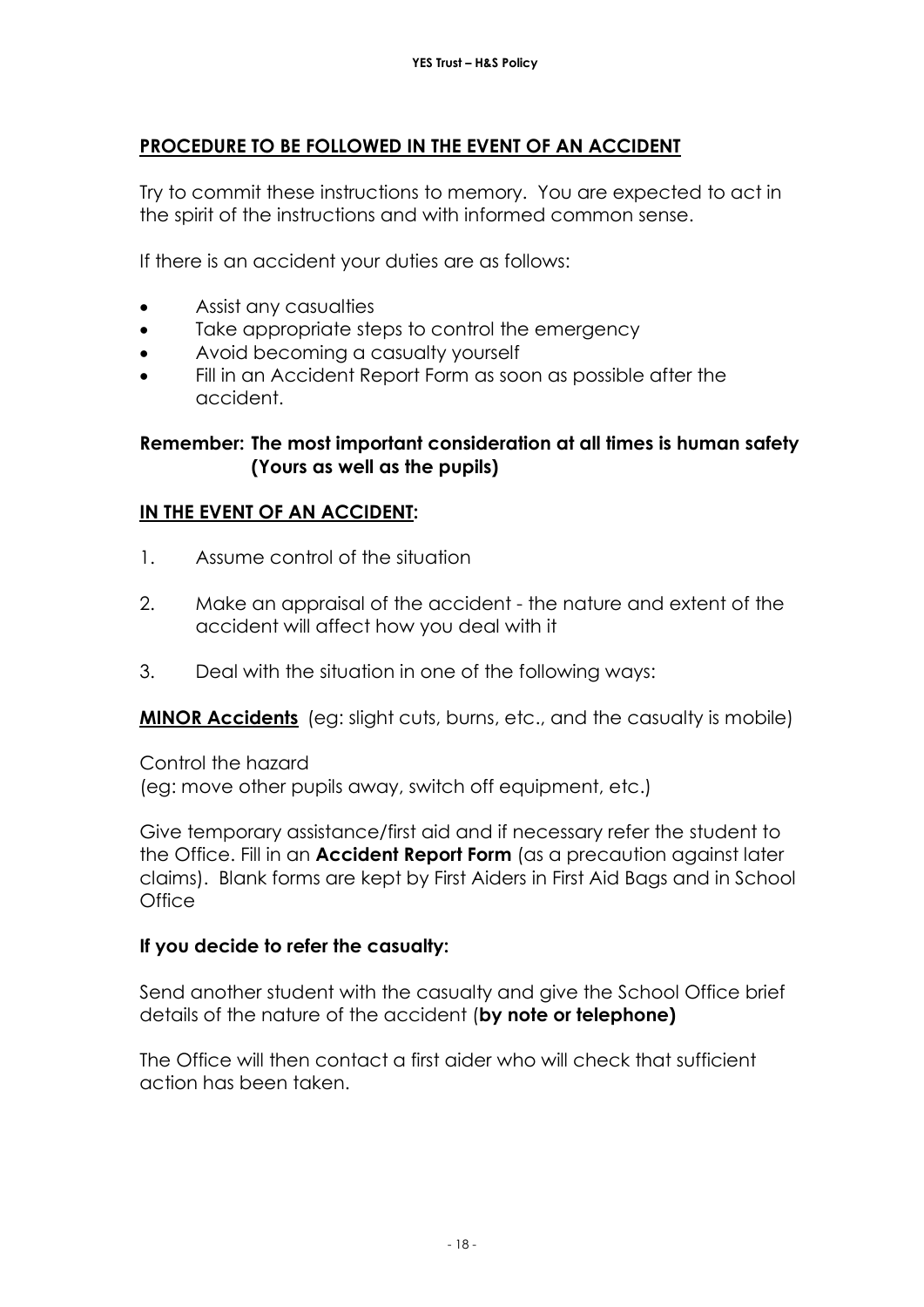#### **MAJOR Accidents to Individuals**

(eg: severe burns, electric shock, severe cut, broken bones, concussion, etc.)

Control the hazard (eg: switch off the equipment, etc.), move back the other students

#### **SUMMON HELP:**

- a] Contact the School Office by sending a reliable student or using the nearest telephone.
- b] Send a student for immediate help (nearby adult) Give what **immediate** help you can – aim to make the casualty safe and comfortable and prevent the condition worsening before medical help arrives, eg: wash off toxic or corrosive substances, deal with severe bleeding or absence of breathing (All staff will be trained with Emergency First Aid) Try to keep the casualty calm

# c] **MAJOR Accidents requiring evacuation of an area**

(eg: fire, explosion, etc.)

Evacuate students as **quickly** and **calmly** as possible by the 'fire route'. Raise the alarm and summon help by pressing the fire alarm. Give **immediate** help – aim to make any casualties safe, comfortable and prevent their condition worsening before medical help arrives.

Report details of the accident to medical help as it arrives.

d] Fill in an Accident Report Form and forward it to the Principal.

#### **ACTION BY THE OFFICE:**

#### **Either**

- a] If the accident has resulted in severe injury (eg: severe cut, broken bones, child unconscious, electrocution) the Office should **telephone for an ambulance** immediately and then contact an available first aider. **OR**
- b] **Contact a first aider** who will either deal with the situation or ring for an ambulance.

#### **If an ambulance is summoned:**

**Office should contact parents** so that they can accompany the casualty.

If the parents cannot be contacted then an available member of staff should accompany the casualty.